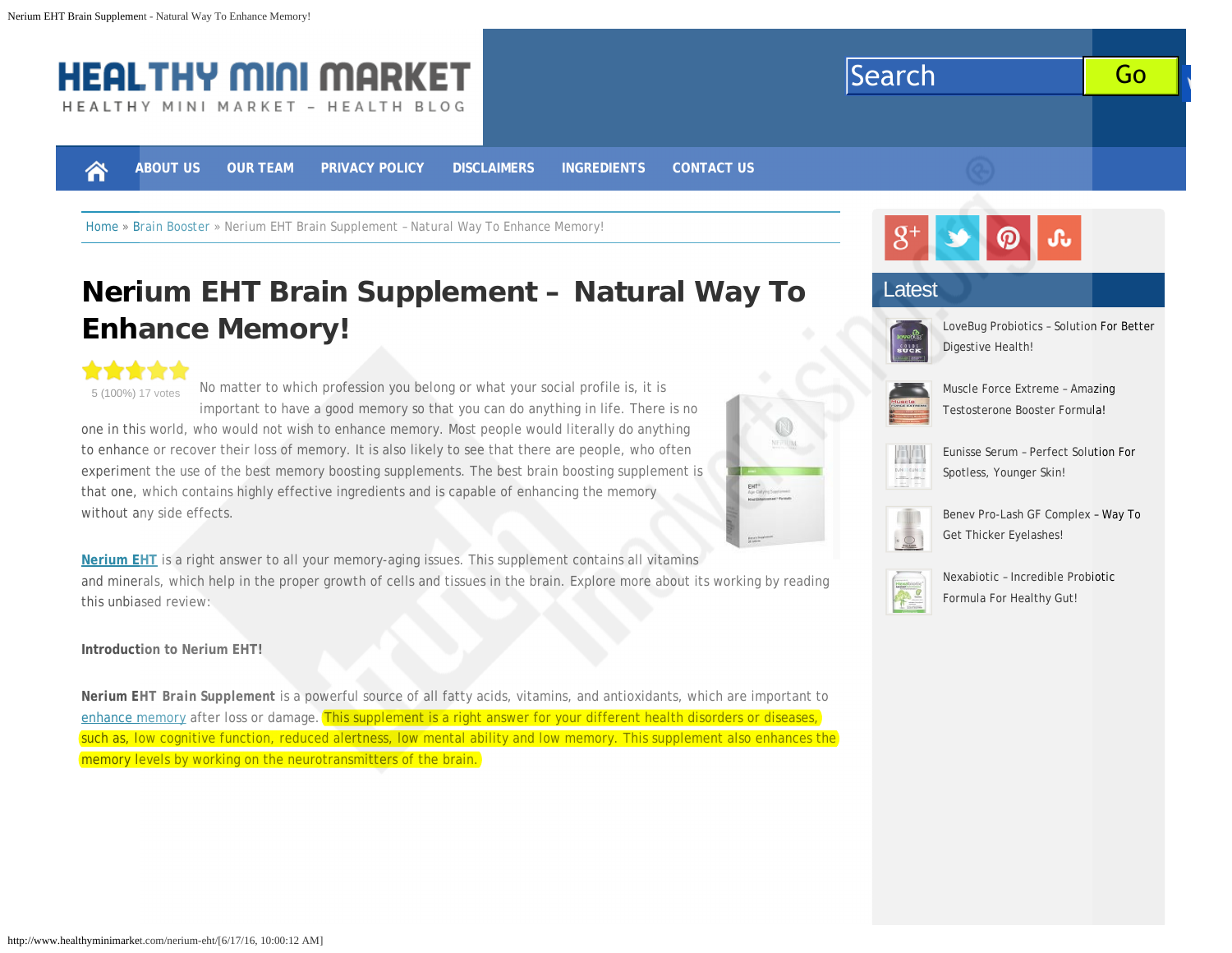NNERIUM Order Now!

EHT® Age-Defying Supplement is now available contact your Nerium Brand Partner to order! EHT enhances natural memory stores, boosts the body's immune system, increases focus and promotes better brain function and overall health.

**United States only** 

**Nerium EHT ingredients…**

The memory boosting solution is a combination of many useful and healthy ingredients, which are capable to enhance the brain functions. The product includes:

- Huperzine A
- Selenium
- Folate
- Vitamins B6, B12 and D
- [Magnesium](http://examine.com/supplements/magnesium/)
- Nerium EHT

All these ingredients are contained in the extract form. Apart from these ingredients, it also contains the extract of the bioactive molecule. These ingredients are all natural, which has been extracted from plant and herbal based substances. These ingredients have a great support to the immune system, aging and other disorders of the body. Moreover, the ingredients are too much powerful in the treatment of Alzheimer's disease.



# WEBSITE REVIEWED **AFFILIATE**<br>DISCLOSURE

#### I Owner of

healthyminimarket.com earn commissions as an affiliate marketer for recommending products on this website: we hope this disclosure will demonstrate our intent to rum an honest and reputable business.

> For more information, please visit.

consumer education portal cookie Disclosure

### **Categories**

- [Brain Booster](http://www.healthyminimarket.com/category/brain-booster/)
- [Hair Care](http://www.healthyminimarket.com/category/hair-care/)
- [Muscle Building](http://www.healthyminimarket.com/category/muscle-building/)
- [Skin Care](http://www.healthyminimarket.com/category/skin-care/)
- [teeth whitening](http://www.healthyminimarket.com/category/teeth-whitening/)
- [Testosterone Booster](http://www.healthyminimarket.com/category/testosterone-booster/)
- [Weight Loss](http://www.healthyminimarket.com/category/weight-loss/)
- [Wellness](http://www.healthyminimarket.com/category/wellness/)
- [Women Health](http://www.healthyminimarket.com/category/women-health/)

# Authoritive Organizations

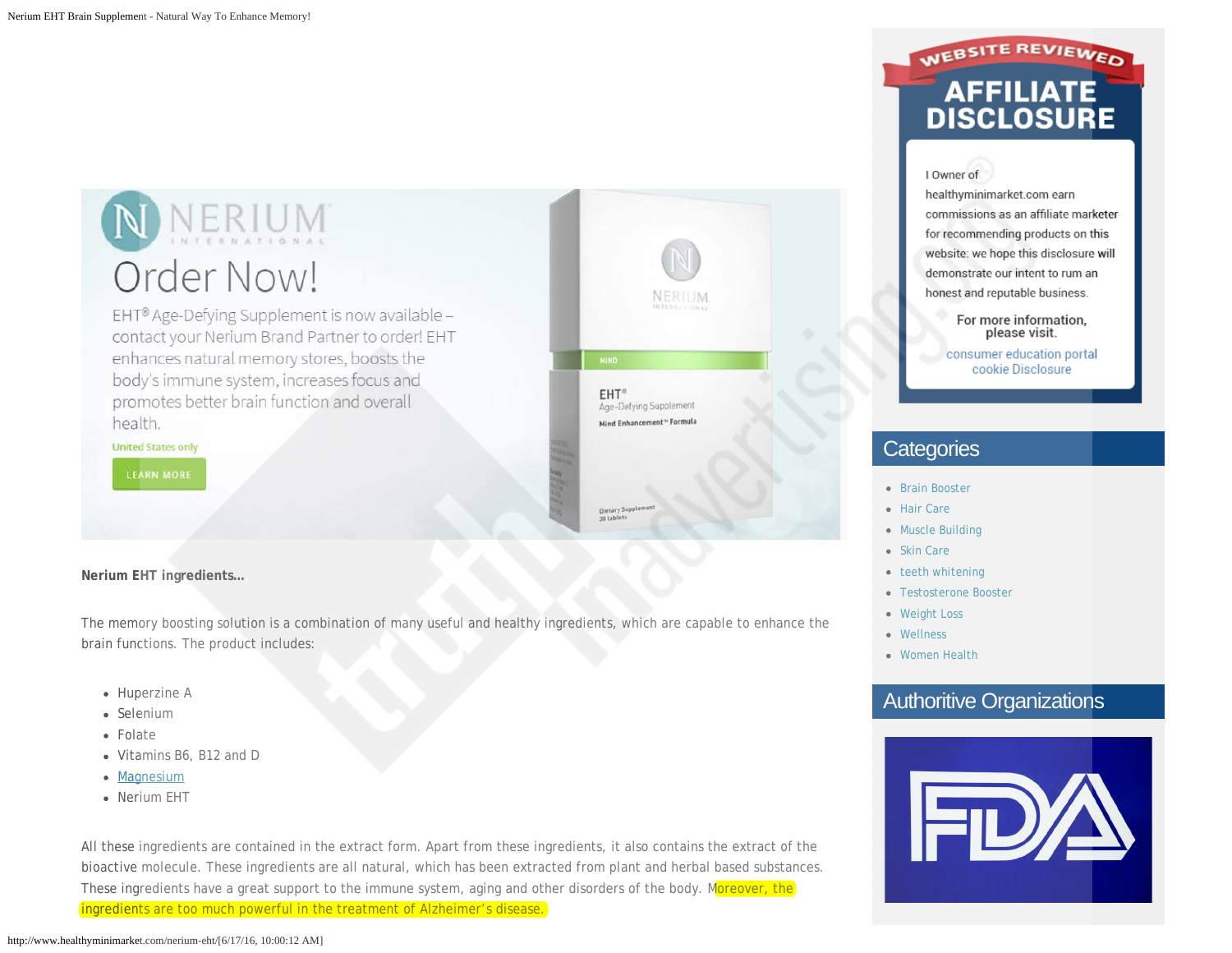FDA - US Food and Drug Administration

**How Nerium EHT works to enhance memory?**

Being a powerful memory booster, the product is considered as the best age defying solution, when it comes to the brain ability. With its use, you can enjoy every part of the life and gather happy moments as well as retain them for longer years. It works to recover the damaged neural connections. There is a great reduction in the oxidative stress of the brain, which might affect the aging of the brain cells and tissues. This supplement gives you a chance to enjoy a lot of focus, mental acuity and sharper memory with great confidence levels for a long time.

Furthermore, the supplement also improves the cognitive function, which helps in retaining the sensitive and important information for many years to come. Increasing the intelligence, sharpness and activeness like features is the main function of this supplement.



# THE STORY BEHIND EHT®

After 20 years of research, Dr. Jeffry Stock discovered the EHT<sup>8</sup> molecule in Princeton University Labs, home of one of the top neuroscience programs in the world. This discovery helps defend our brains against the effects of aging.

EHT<sup>®</sup> keeps neural connections strong, leading to more robust synaptic connections. The result - increased brain performance for a healthy, focused mind

#### **Is Nerium EHT a safe brain booster to get started with?**

Yes, it is free from side effects. It is all because of the reason; this supplement is a great edge to give your brain an extra boost, in terms of mental acuity, sharpness and intelligence. It all works with no side effects because of its great potency and safety. This supplement is a desired and safe way to boost the immune system as well as the energy levels. Not all supplements are made equal; it is the main reason why every person needs to do some research work to find out the working and safety of any supplement. So, get ready to use one of the best and safe brain boosting solutions, which will function without side effects.

**Benefits of taking Nerium EHT!**

- Increases the cognitive ability
- Raises the energy and stamina levels
- Makes a person fit physically and mentally
- Increases the short and long term memory



FTC - Federal Trade Commission



MHRA - Medicines and Healthcare products Regulatory Agency



Citizens Advice Website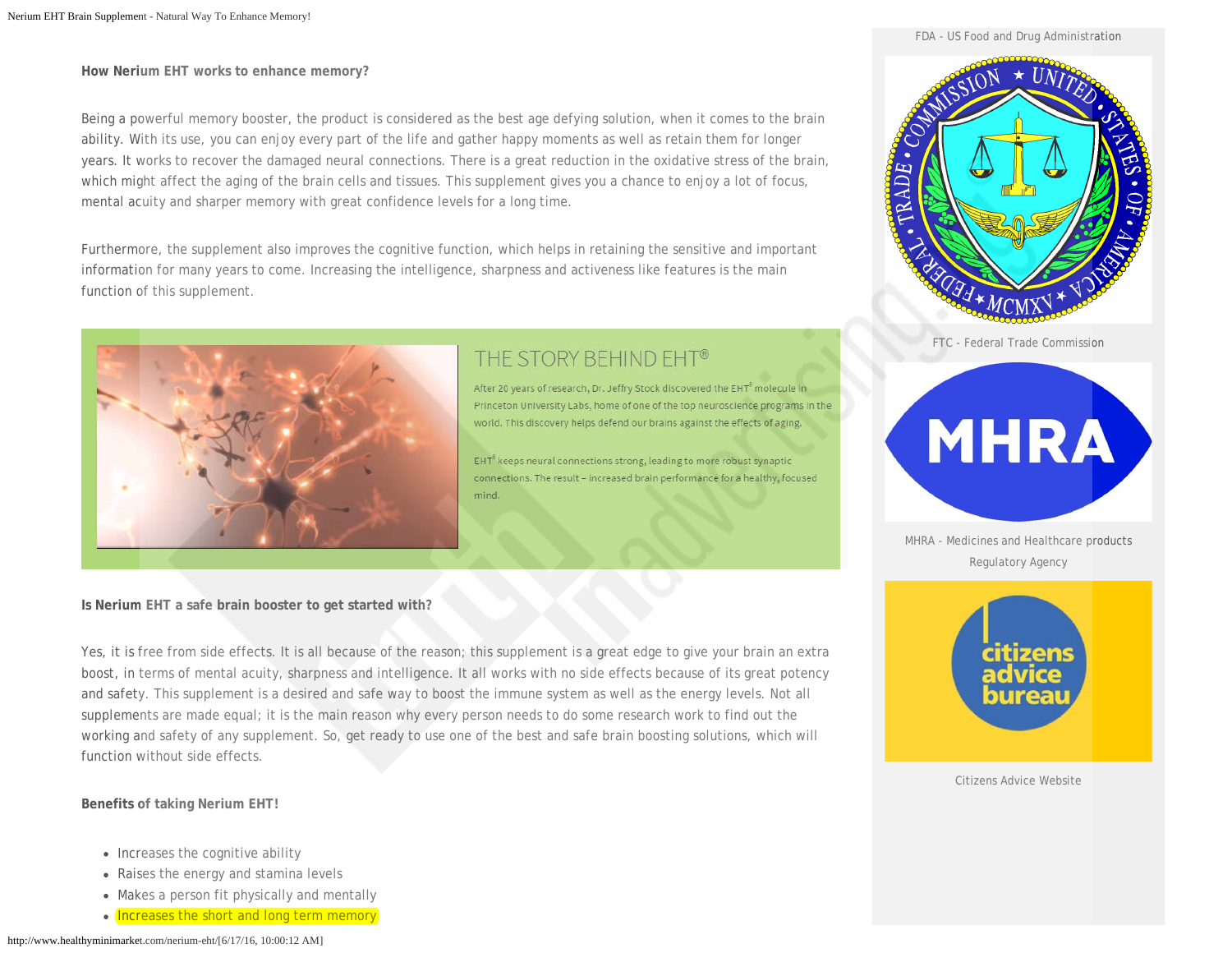- No more fatigue to the mind and the body
- Boosts the overall functioning of the brain
- No chance of any side effects
- 100% natural and powerful substances
- A product from a reputed company

**What else to be done to enhance results?**

Following the recommended dose of Nerium EHT is the best way to get the best and effective outcomes. With some healthy tips, you can get more enhanced results. Drinking a plenty of water, eating healthy foods and going for regular exercises can give you double results.

**Where to purchase?**

**Nerium EHT** is available online to help you in getting easily and quickly.

 $\mathcal{C}$ 

 $\sim$ 





Advertising Standards Authority Website



#### **Australian Government**

#### **Department of Health** Therapeutic Goods Administration

TGA website



Office of Fair Trading Website

plate